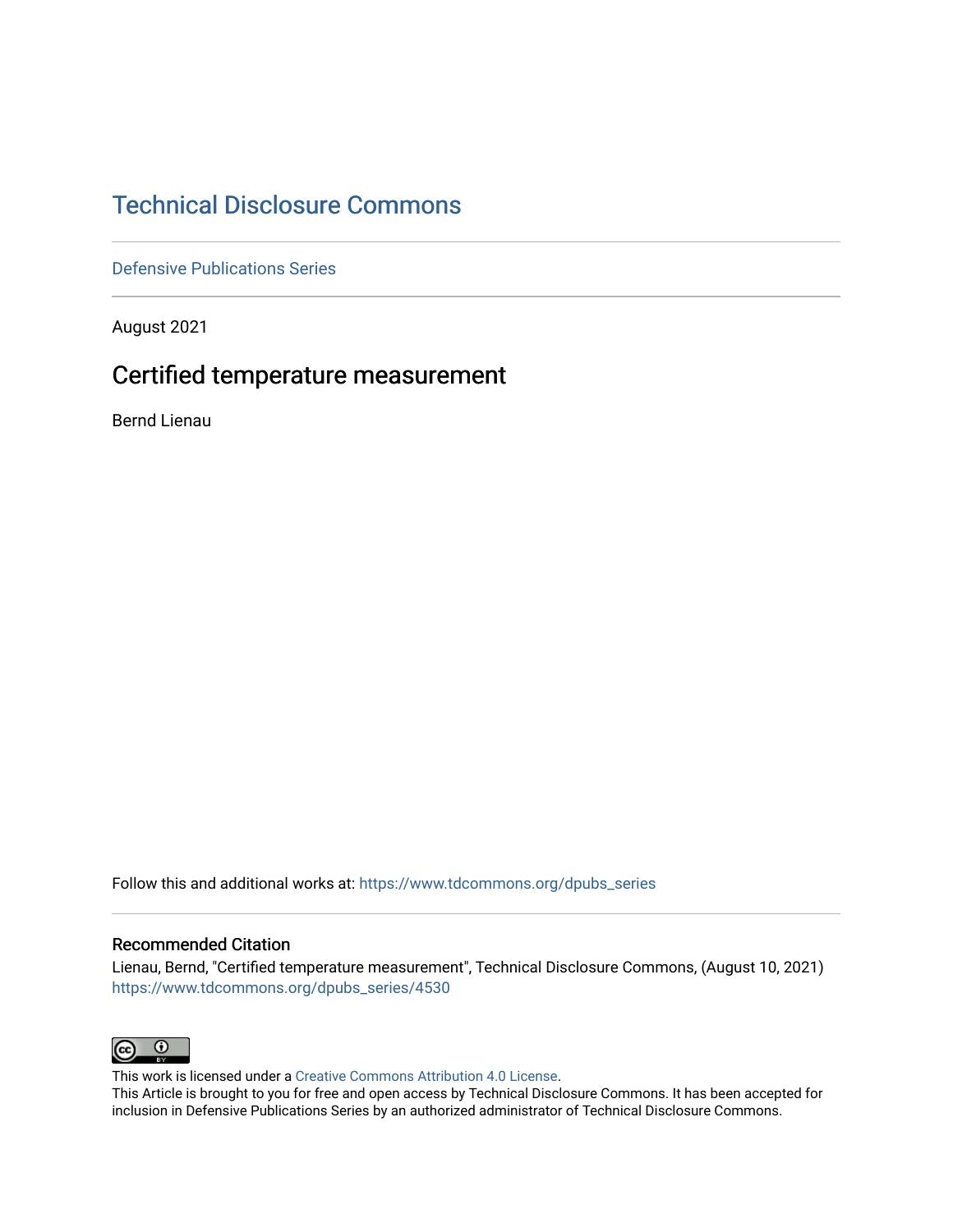## **Certified temperature measurement**

#### Abstract

This disclosure relates to a device for measurement of a temperature in compliance with safety certificate regulations. Disclosed is also a method relating thereto and a control loop for usage of said device.

## Description

This disclosure relates to a device for SIL-rated measurement of a temperature. When operating equipment, which may be subject to heating during operation, e.g. pumps, motors and the like, the temperature of said equipment may be measured to enable an emergency shutdown in case of overheating or a too low temperature.

In one example, a subsea pump is operated subsea by a topside power supply and shall be shut down when it is overheating. A subsea temperature sensor is connected to the subsea pump to measure the temperature of the subsea pump. The subsea temperature sensor is connected to a subsea control module, e.g. by cable or wireless, to send the sensor data to the subsea control module. The subsea control module may determine the temperature of the subsea pump by processing the sensor data or may send the data to a topside computer. The topside computer may use the transmitted data from the subsea control module (raw sensor data or processed sensor data) to determine the temperature of the subsea pump and to decide whether the subsea pump shall be shut down due to overheating. The topside computer may e.g. have received a pre-set temperature limit for operation of the subsea pump or may detect an unusual heating of the subsea pump compared to normal operation. In some examples, the topside computer may feed the temperature information to an operator, who decides whether to shut down the subsea pump. The subsea pump is shut down by disconnecting the topside power supply from the pump or by shutting down the topside power supply.

In some operations, the equipment may need a security certification e.g. an SIL rating of 2. In some examples, another SIL rating or another security certification may be required by the authorities or a customer.

Continuing with this example of an SIL rating of 2, the topside computer and the subsea control module may be obtained with an SIL rating of 2, however the subsea temperature sensor may not be purchasable. To overcome the lack of an SIL 2 rated subsea temperature sensor, the subsea temperature sensor may comprise an RTD sensor. The RTD sensor outputs a resistance depending on the measured temperature, enabling to obtain a calibrated current output for a set voltage input. The current output of the RTD sensor may be amplified by an SIL 2 rated converter for converting the output of the RTD sensor to a current of 4 to 20mA. In some examples, another current may be required for further processing by the subsea control module, so another SIL 2 rated converter may be used. In some examples, the subsea control module uses communication protocols such as RS232 or CanBus, which may require another form of conversion of the signal of the RTD sensor.

In some examples, the SIL 2 rated converter may be part of the subsea control module.

The RTD sensor is a "simple device" by SIL regulations and therefore may be equipped in the control loop for the subsea pump without breaching the SIL 2 regulations. Therefore, the combination of measuring the temperature with the RTD sensor and amplifying the output current of the RTD sensor with the SIL 2 rated converter complies with the SIL 2 regulation requirements. In addition, the